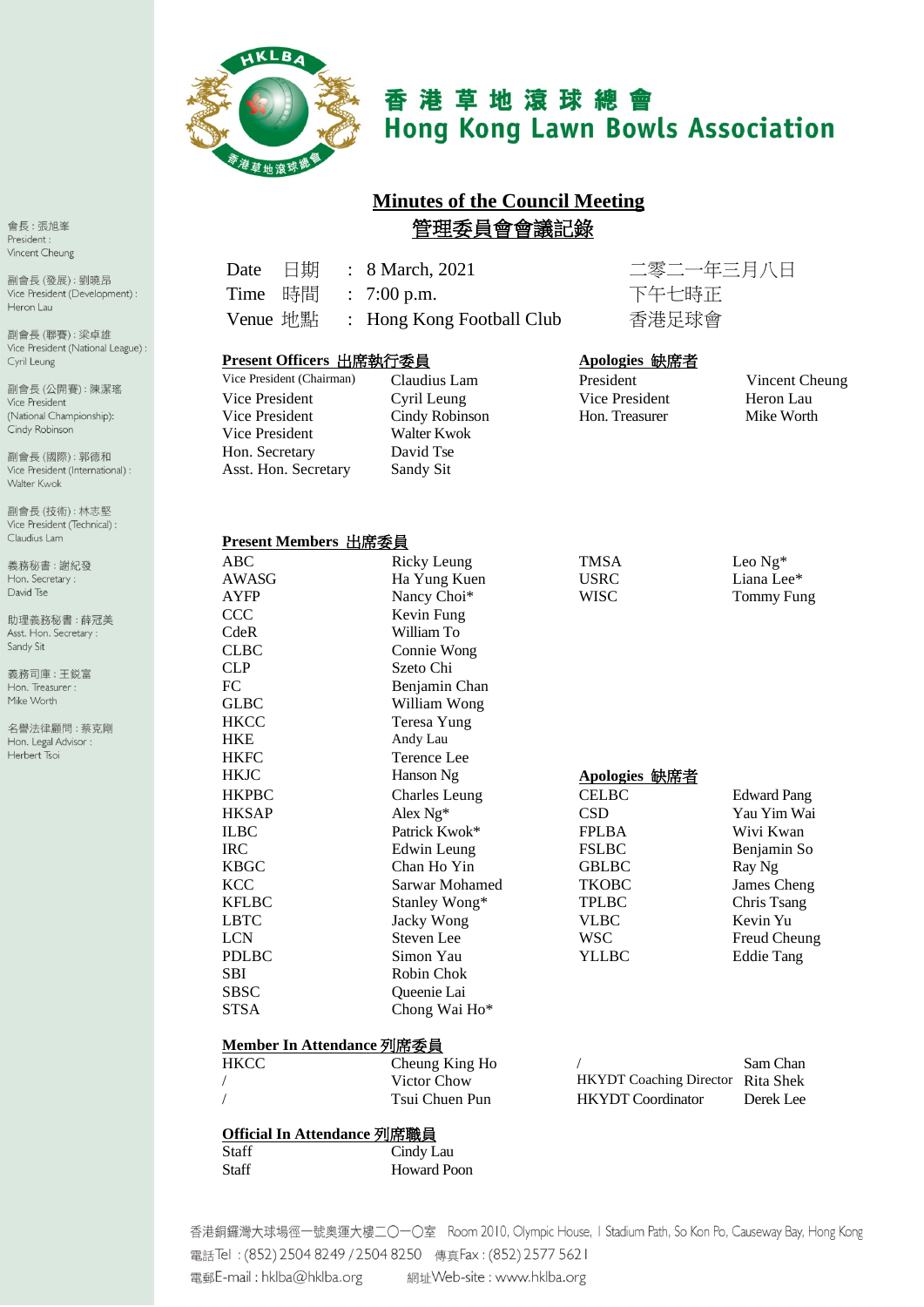## **1 ACCEPTANCE OF PREVIOUS MINUTES**

Having been circulated to all members of the Council of Management, the minutes of the council meeting held on 19 October, 2020 were taken as read, confirmed, and approved.

## **2 MATTERS ARISING**

Nil

## **3 CORRESPONDENCE**

- 3.1 CCC submitted the CCC Open for sanction. The competition was scheduled for 1-7 November, 2021 at CCC. There being no objection from the floor, the Council of Management approved the application.
- 3.2 The applications for membership by The Veteran Lawn Bowlers Club and Elderly Lawn Bowls Club had been scrutinized by the Hon. Secretary and accepted by the Council of Management.

## **4 TREASURER'S REPORT**

4.1 Summary of outstanding payments as at 19 October, 2020 was tabled. On behalf of the Treasurer, the Chairman reminded members to settle the outstanding amounts as soon as possible.

# **5 NATIONAL LEAGUE**

#### 5.1 **Premier League 2021**

A total of 153 entries had been received, including 99 Men's sides and 54 Women's sides, for the Premier League 2021. They would be grouped into 10 divisions for Men and 5 divisions for Women. The final fixture would be issued on 10 March, 2021 to facilitate members in reserving public greens. The Premier League would commence on 17 April, 2021.

## 5.2 **Ap Lei Chau Sports Centre (ALC)**

ALC was designated as one of the vaccination venues. It would not be able to provide bowling greens for at least six months as from February 2021. Thus, the Panel recommended the following special arrangements:

- i. The clubs which had designated ALC as their home green would need to apply for switching to other venues. As the demand for other public greens would be escalated, the Men and Women teams of the same club could even have separate home green. Application for switching to other greens would be on a first come first serve basis.
- ii. The validity period of rescheduled games would be extended if required.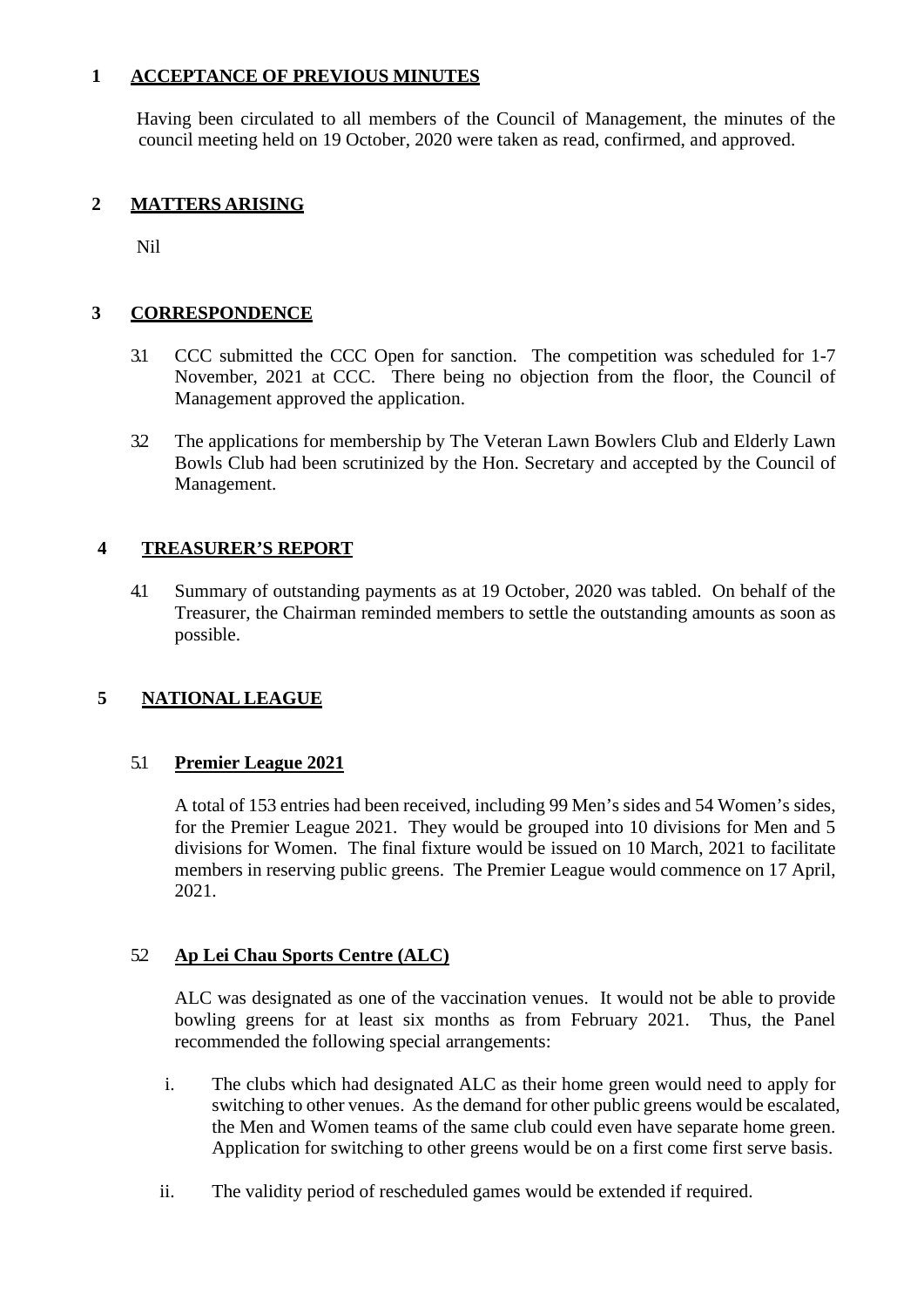#### 5.3 **Home Green**

As two more new member clubs would join the Council, members were drawn to their attention on designation of home green in coming vears. The League Panel attention on designation of home green in coming years. recommended setting up of a mechanism to maximize utilization of each venue. A proposal would be circulated for comment and to be discussed in the next Council Meeting.

## **6 NATIONAL COMPETITION**

- 6.1 As suggested by YLLBC in the last Council Meeting, the Association would try to centralize rink bookings for indoor competitions. It was agreed that the Association would help reserve in advance two rinks at IE and YCK from 7:00 p.m. to 10:00 p.m. for every Monday and Wednesday. VP (National Championships) remarked that the above administration would be taken as trial, subject to further review by the new panel.
- 6.2 Consequent upon the rebound of COVID-19 in late November, the Panel had decided to cancel the Knock-out Singles Competition 2020 and centralize the resources on completing the National Singles, Pairs, Triples and Fours competitions in order to meet the Finals Day in February.
- 6.3 2021 National Championship Finals Day Summer was scheduled for 1 July, 2021. We received four applications from CCC, HKFC, HKCC and KBGC to host the event, and HKCC was duly selected. We thanked CCC, HKFC and KBGC for their applications and continual supports.
- 6.4 We thanked CCC, FC, HKFC, KBGC, KCC and USRC for providing rinks for the Champion of Champions Championship 2020 to be held in early April 2021. The fixture of the competitions would be issued in due course. Some queries were raised as regards the incumbency of Singles Champion in a club. Consequent upon the impact of the COVID-19, some clubs were not able to organize their Club Champions in 2020. The meeting resolved that, under the circumstances, winners of the year before last should be taken as current champions.
- 6.5 The National Events Calendar 2021-2022 had been tabled for approval. There being no objection, the Council of Management approved the Calendar.
- 6.6 HKCC convenor raised their difficulties in compromising with some other member clubs for rescheduled games. The pledged for their cooperation to convince members to work more closely with HKCC competitors relating to selection of dates, times and venues on rescheduled games. VP (National Championships) agreed with HKCC convenor and advised that the subject would be further discussed with the new Panel accordingly.

## **7 DEVELOPMENT**

- 7.1 Under-25 Age Group Lawn Bowls Championship 2020 & Under-25 Singles Championship 2020 were canceled due to the COVID-19 pandemic.
- 7.2 LCSD announced on 16 February, 2021 that Ap Lei Chau Sports Centre was closed until further notice. The venue was selected as a vaccination center. Moreover, the Youth Novice Competition 2021 would be postponed to 21 March, 2021 at Yuen Chau Kok Sports Centre. A total of thirty-two players would participate and the fixture would be issued accordingly.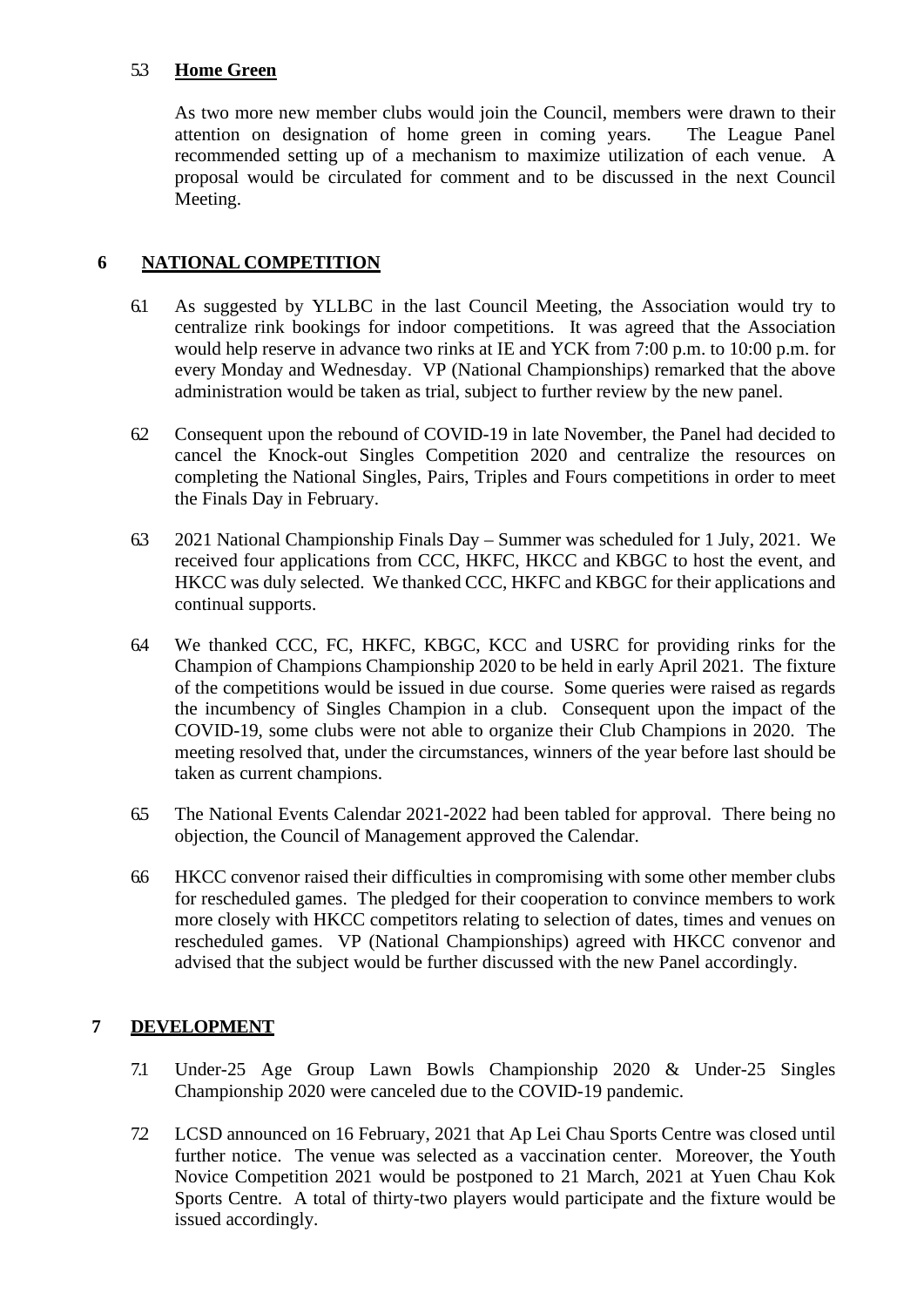## **8 TECHNICAL**

- 8.1 An umpire training course was rescheduled for April 2021 and the deadline for registration would be deferred to 21 March, 2021. VP (Technical) encouraged councilors to ask their club members to join the training course.
- 8.2 VP (Technical) updated members on progresses of the future bowling greens as follows:
	- 8.2.1 The Hong Kong Budda Association was still under tender.
	- 8.2.2 The bowling green of new Police Officers' Club would open in June 2021.
	- 8.2.3 A commercial green of SBI in Mei Foo was inaugurated. After inspection and trials, HKLBA approved it to be used for the competitions organized by HKLBA. As the green was constructed for commercial purposes, HKLBA would not involve in any negotiation between member clubs and SBI relating to change of home green etc.

## **9 INTERNATIONAL**

- 9.1 VP (International) reported that High Performance Coach Les Carter had completed his second term in Hong Kong, which lasted for about two and a half months by February. His next trip to Hong Kong would depend on the travelling situation between Hong Kong and Australia. In the meantime, he had been keeping in touch with the National Coach Bernard Leung.
- 9.2 The selection process of Hong Kong, China Squad 2021-22 Recruitment had resumed on 6 March after the re-opening of greens. The selection process would be completed on 15 March, and the provisional players list would be submitted to the Council for sanction.
- 9.3 On behalf of Procurement Panel, the Hon. Secretary reported that a procurement exercise for Hong Kong, China Squad physical training had been sent out for tendering. As the amount of the services would likely exceed \$200,000, approval from the Council would be required once a tender was successfully selected. As timing might be tight for the new contract to immediately follow the expiry of existing contract, relevant documents would be circulated to members for their scrutiny if required, in order to facilitate members' sanction in next Council meeting. VP (International) supplemented that the regular training had been suspended due to the COVID-19 pandemic. Physical training could commence for the new Hong Kong, China Squad after a new contract was signed with a successful service provider, but it was not considered as urgent.
- 9.4 The Chairman reported that Lawn Bowls had been put into the China National Games as one of the competing sports. It was the good news for Hong Kong and we would compete with the Chinese bowlers with different provinces.

# **10 DISCIPLINARY PANEL**

Nil

# **11 HONG KONG INTERNATIONAL BOWLS CLASSIC & CLASSIC CARNIVAL2021**

11.1 The details would be updated in the next Council Meeting.